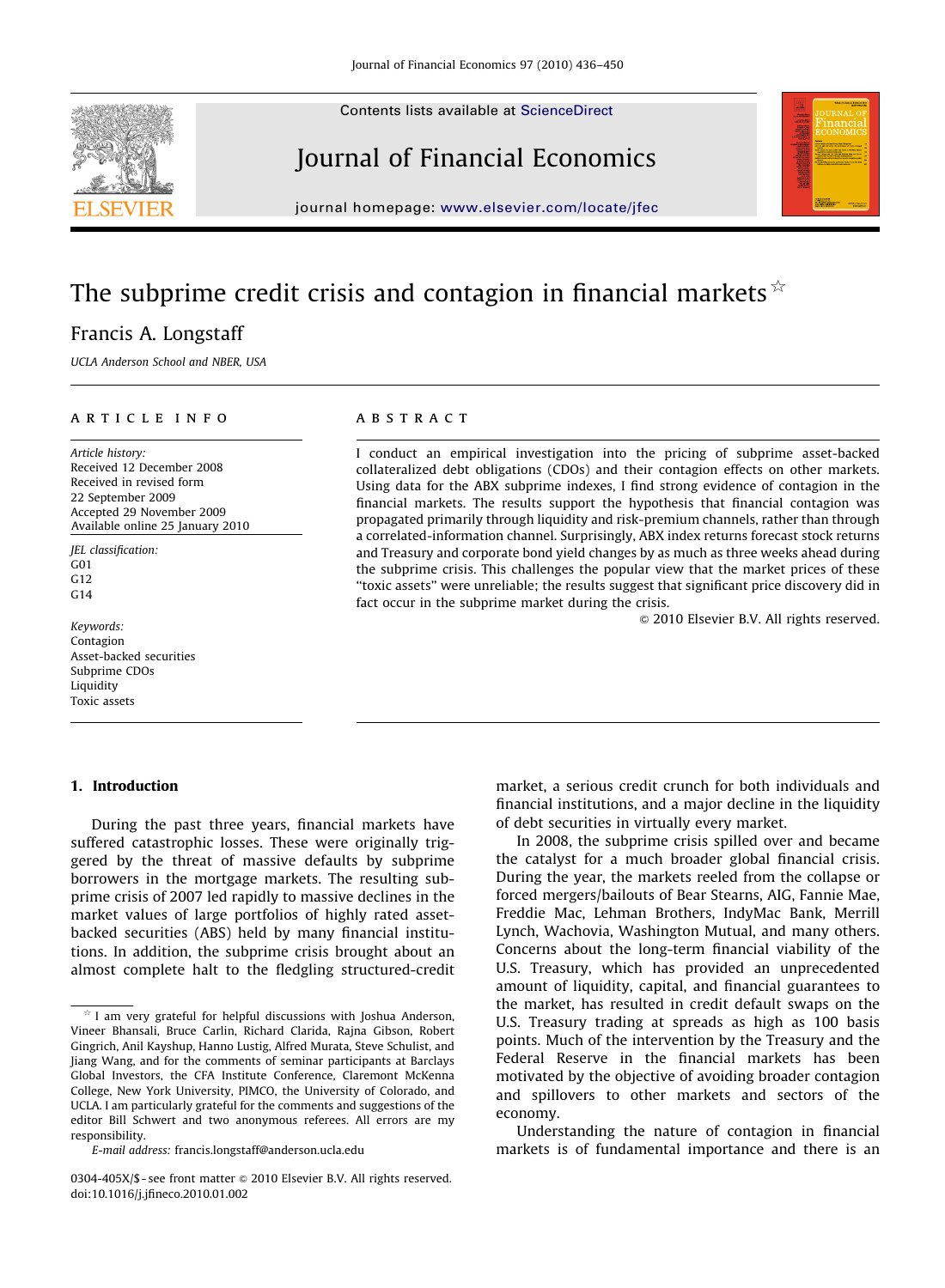extensive literature addressing its causes and effects. Important recent papers on contagion include [Allen and](#page--1-0) [Gale \(2000\)](#page--1-0), [Kyle and Xiong \(2001\),](#page--1-0) [Kodres and Pritsker](#page--1-0) [\(2002\)](#page--1-0), [Kiyotaki and Moore \(2002\),](#page--1-0) [Kaminsky, Reinhart,](#page--1-0) [and Vegh \(2003\),](#page--1-0) [Allen and Gale \(2004\),](#page--1-0) [Brunnermeier](#page--1-0) [and Pedersen \(2005, 2009\)](#page--1-0), and many others. From a research perspective, the crisis in the subprime assetbacked market provides a near-ideal ''laboratory'' for studying the role that contagion may play in financial markets when an asset class becomes severely distressed.<sup>1</sup>

The contagion literature identifies at least three possible mechanisms by which shocks in one market may spill over into other markets. First, [Kiyotaki and](#page--1-0) [Moore \(2002\),](#page--1-0) [Kaminsky, Reinhart, and Vegh \(2003\)](#page--1-0), and others describe mechanisms in which negative shocks in one market represent the arrival of economic news that directly affects the collateral values or cash flows associated with securities in other markets. In this mechanism, contagion can be viewed as the transmission of information from more-liquid markets or markets with more rapid price discovery to other markets. Second, [Allen](#page--1-0) [and Gale \(2000\),](#page--1-0) [Brunnermeier and Pedersen \(2009\)](#page--1-0), and others show how investors who suffer losses in one market may find their ability to obtain funding impaired, potentially leading to a downward spiral in overall market liquidity and other asset prices via a ''flight to quality.'' In this mechanism, contagion occurs through a liquidity shock across all markets. Third, [Vayanos \(2004\)](#page--1-0), [Acharya](#page--1-0) [and Pedersen \(2005\)](#page--1-0), [Longstaff \(2008\),](#page--1-0) and others imply that a severe negative shock in one market may be associated with an increase in the risk premium in other markets. In this mechanism, contagion occurs as negative returns in the distressed market affect subsequent returns in other markets via a time-varying risk premium.

The objective of this paper is to shed some light on the mechanisms involved in financial contagion by studying the subprime asset-backed collateralized debt obligation (CDO) market during the 2006–2008 period and exploring how negative shocks affected other markets as the subprime crisis of 2007 unfolded and then evolved into the global financial crisis of 2008. The study is based on an extensive data set of prices for the ABX indexes of subprime mortgage-related asset-backed CDOs. Using a vector autoregression (VAR) framework, I examine the extent to which ABX returns are related to returns in other financial markets as well as to market leverage and trading activity measures.

Several key results emerge from this analysis. First, despite the lower liquidity of the asset-backed CDO market, I find that ABX index returns developed significant predictive ability (Granger causality) for subsequent stock market returns, Treasury yield changes, corporate bond spread changes, and changes in the VIX volatility index as the 2007 subprime crisis unfolded. In fact, ABX returns have significant forecast power for stock returns, Treasury yield changes, corporate yield spread changes, and changes in the VIX as far as three weeks ahead. Treasury bond prices increase in response to negative shocks to asset-backed CDO values, consistent with a flight-to-quality pattern. This effect, however, is much stronger for short-term Treasury bonds than for longerterm Treasury bonds. In contrast, negative shocks to the ABX indexes map into significant subsequent negative returns for the Standard and Poors (S&P) 500 index as well as for the subset of financial firms in the S&P 500. Thus, I find strong evidence of contagion in the financial markets during the 2007 subprime crisis.

Second, I find that this forecast ability dissipates during 2008 as the subprime crisis gave way to the broader global financial crisis. Thus, contagion appeared to spread from the ABX market at the beginning of the crisis when subprime losses were the primary concern. After concerns about a meltdown of the general financial markets and the potential for a global depression became widespread in 2008, however, the ABX market no longer functioned as a vector of contagion (and no longer Granger-caused returns) in other markets. Intuitively, this is consistent with the usual view of contagion as a major shock or event in which there is a significant but temporary increase in the linkages between different financial markets.

Taken together, these results provide a number of important insights about the nature of the mechanisms driving contagion across markets in the present crisis. For example, finding that shocks tended to be transmitted with a lag from the less-liquid ABX index market to the highly liquid stock and Treasury bond markets argues against a correlated-information view of financial contagion. We would expect price effects to be contemporaneous in the highly liquid stock and Treasury bond markets if contagion was due to correlated information. Thus, the results (which, of course, are limited to the specific episode studied) appear to be more consistent with either the liquidity-induced contagion mechanisms presented by [Allen and Gale \(2000\)](#page--1-0), [Kodres and Pritsker](#page--1-0) [\(2002\)](#page--1-0), and Brunnermeier [and Pedersen \(2005\)](#page--1-0), or the risk-premium contagion mechanisms implied by [Vayanos](#page--1-0) [\(2004\)](#page--1-0), [Acharya and Pedersen \(2005\)](#page--1-0), and [Longstaff](#page--1-0) [\(2008\)](#page--1-0).

To explore this latter implication in more depth, I again use a VAR framework to explore the relation between ABX index returns and various measures of market activity, liquidity, and funding availability. I find that shocks in the ABX market have significant predictive power for trading activity in financial stocks, trading disruptions in the fixed-income markets, and the availability of short-term asset-backed financing during the crisis. These results reinforce the view that market- and funding-liquidity effects were a major factor in the transmission of contagion during the subprime crisis.

The remainder of this paper is organized as follows. Section 2 briefly reviews the literature on contagion in financial markets. Section 3 provides an introduction to

<sup>1</sup> Important papers focusing on the valuation of distressed assets include [Shleifer and Vishny \(1992\)](#page--1-0), [Asquith, Gertner, and Scharfstein](#page--1-0) [\(1994\)](#page--1-0), [Opler and Titman \(1994\)](#page--1-0), [Clark and Ofek \(1994\)](#page--1-0), [John and Ofek](#page--1-0) [\(1995\)](#page--1-0), [Andrade and Kaplan \(1998\),](#page--1-0) [Pulvino \(1998\)](#page--1-0), [Kahl \(2002\)](#page--1-0), [Longstaff \(2004\),](#page--1-0) [Vayanos \(2004\),](#page--1-0) [Acharya and Pedersen \(2005\)](#page--1-0), [Brunnermeier and Pedersen \(2005\),](#page--1-0) [Carlin, Lobo, and Viswanathan](#page--1-0) [\(2007\)](#page--1-0), and [Longstaff and Myers \(2009\).](#page--1-0)